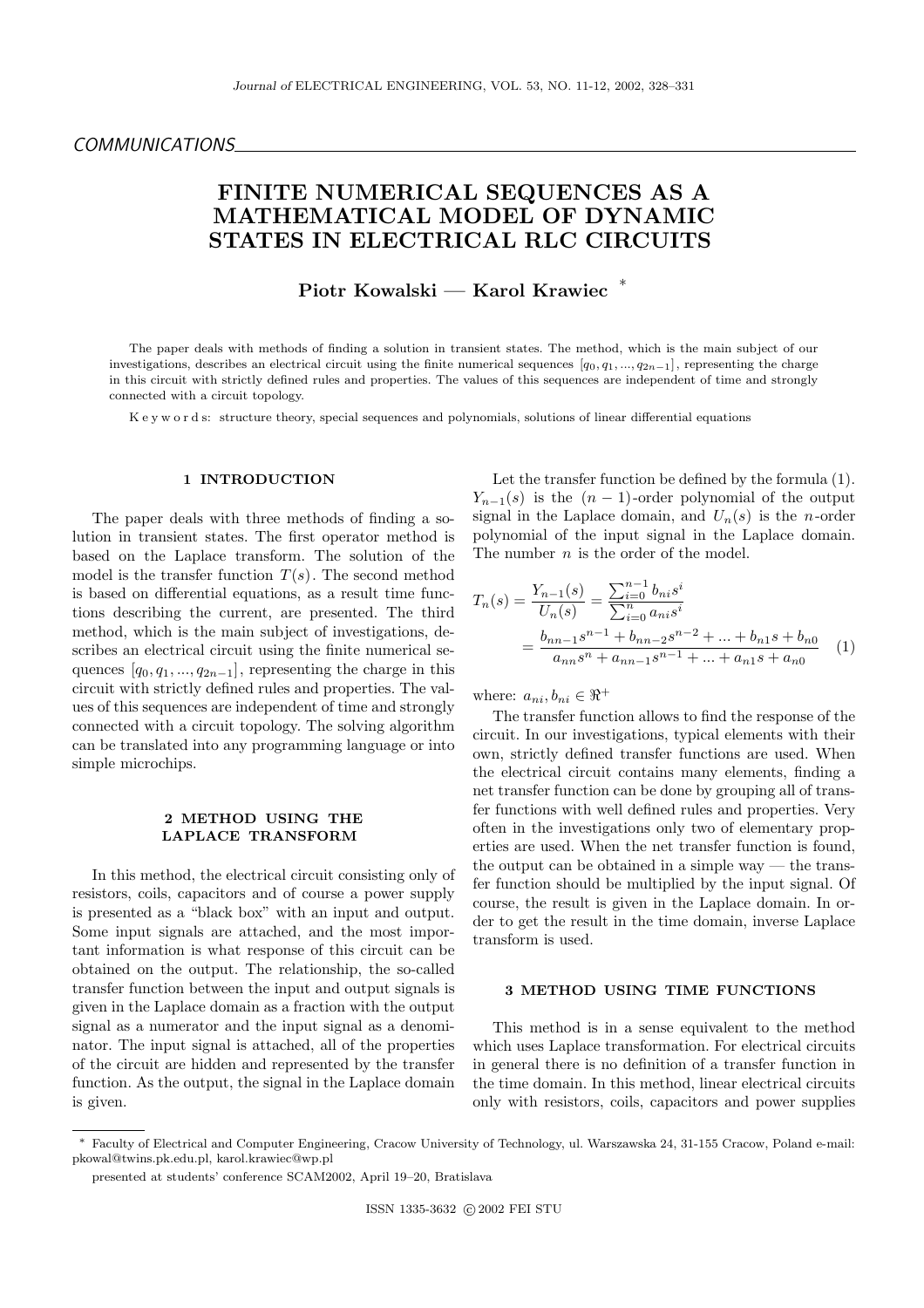are considered. There are the input signals as time functions, so differential and integral equations are needed. Because of using differential and integral equations, the solutions are sometimes hard to find, and from this point this method of consideration the electrical circuits is used in more simple cases.

# 4 METHOD USING FINITE NUMERICAL SEQUENCES

Finite Numerical Sequences are the main subject of this paper. By this method, in order to analyze electrical circuits, special transforms are presented. The analyzing procedure uses only four mathematical operations: adding, subtraction, multiplication and division. Let  $f_n(t)$  denote the original of a transfer function. It can be presented as Maclaurin's sequence:

$$
f_n(t) = \sum_{k=0}^{\infty} c_{nk} t^k = \sum_{k=0}^{\infty} \frac{1}{k!} A_{nk} t^k
$$
 (2)

The coefficients  $A_{nk}$  are the functions of all polynomials coefficients, which are the transfer function (formula (3)).

$$
A_{nk}(a_{n0}, a_{n1}, ..., a_{nn-1}, b_{n0}, b_{n1}, ...,)
$$
 (3)

On the other hand, the coefficients  $a_{ni}$  and  $b_{ni}$  are the functions of all coefficients  $A_{nk}$ :

$$
a_{ni} \equiv a_{ni}(A_{n0}, A_{n1}, \dots, A_{nk}, \dots)
$$

$$
b_{ni} \equiv b_{ni}(A_{n0}, A_{n1}, \dots, A_{nk}, \dots)
$$
 (4)

There is a conclusion that there are some relationships between  $A_{nk}$  and  $a_{ni}$  and  $b_{ni}$ . These relationships allow to find the way from the original of the transfer function to the transfer function and inversely. First let us consider transformation from the time function to the transfer function. According to the theory of symmetrical polynomials [1] it can be proven that relationships (4) for the few first orders of the model are: for  $n = 1$ 

$$
\begin{pmatrix} b_{10} \\ b_{11} \end{pmatrix} = \begin{pmatrix} 1 & 0 \\ 0 & -A_{10} \end{pmatrix}^{-1} \cdot \begin{pmatrix} A_{10} \\ A_{11} \end{pmatrix}, \tag{5}
$$

for  $n = 2$ 

$$
\begin{pmatrix} b_{21} \\ b_{20} \\ a_{21} \\ a_{20} \end{pmatrix} = \begin{pmatrix} 1 & 0 & 0 & 0 \\ 0 & 1 & -A_{20} & 0 \\ 0 & 0 & -A_{21} & -A_{20} \\ 0 & 0 & -A_{22} & -A_{21} \end{pmatrix}^{-1} \cdot \begin{pmatrix} A_{20} \\ A_{21} \\ A_{22} \\ A_{23} \end{pmatrix}, \quad (6)
$$

for  $n = 3$ 

$$
\begin{pmatrix} b_{32} \\ b_{31} \\ b_{30} \\ a_{32} \\ a_{31} \\ a_{30} \end{pmatrix} = \begin{pmatrix} 1 & 0 & 0 & 0 & 0 & 0 \\ 0 & 1 & 0 & -A_{30} & 0 & 0 \\ 0 & 0 & 1 & -A_{31} & -A_{30} & 0 \\ 0 & 0 & 0 & -A_{32} & -A_{31} & -A_{30} \\ 0 & 0 & 0 & -A_{33} & -A_{32} & -A_{31} \\ 0 & 0 & 0 & -A_{34} & -A_{33} & -A_{32} \end{pmatrix} \begin{pmatrix} A_{30} \\ A_{31} \\ A_{32} \\ A_{33} \\ A_{34} \\ A_{35} \end{pmatrix}
$$
 (7)

etc.

In that transformation, there is a very important assumption that the determinant of the so-called decision matrix is not equal to zero. The presented transformation gives the possibility to look at the circuit from the point of view of synthesis. There are some problems in which only the time response function is given and we are looking for parameters describing the circuit. One of this is the transfer function. The presented transformation is very useful because the behaviour of the simplified model is very close to the more complicated one. This method is useful namely in the investigations of the transient states, where the most important are the first time periods of response of the circuit. In practice, all numerical calculations are connected with some errors. The source of these errors is that we lose some part of information by calculating in a finite range whereas the mathematical model consists of an infinite number of desired elements or calculations.

Now let us think about the inverse transformation: from the transfer function to its original in the time domain. This inverse transformation is quite equivalent to the first one. It can be also proven, according to the theory of symmetrical polynomials, that relationships (3) for the few first orders of a model are: for  $n = 1$ 

$$
\begin{pmatrix} A_{10} \\ A_{11} \end{pmatrix} = \begin{pmatrix} 1 & 0 \\ a_{10} & 0 \end{pmatrix}^{-1} \cdot \begin{pmatrix} b_{10} \\ 0 \end{pmatrix} \tag{8}
$$

for  $n = 2$ 

$$
\begin{pmatrix} A_{20} \ A_{21} \ A_{22} \ A_{23} \end{pmatrix} = \begin{pmatrix} 1 & 0 & 0 & 0 \\ a_{21} & 1 & 0 & 0 \\ a_{20} & a_{21} & 1 & 0 \\ a_{20} & a_{21} & 1 & 0 \end{pmatrix}^{-1} \cdot \begin{pmatrix} b_{21} \ b_{20} \ 0 \ 0 \end{pmatrix}
$$
 (9)

for  $n=3$ 

$$
\begin{pmatrix}\nA_{30} \\
A_{31} \\
A_{32} \\
A_{33} \\
A_{34} \\
A_{35}\n\end{pmatrix} = \begin{pmatrix}\n1 & 0 & 0 & 0 & 0 & 0 \\
a_{32} & 1 & 0 & 0 & 0 & 0 \\
a_{31} & a_{32} & 1 & 0 & 0 & 0 \\
a_{30} & a_{31} & a_{32} & 1 & 0 & 0 \\
0 & a_{30} & a_{31} & a_{32} & 1 & 0 \\
0 & 0 & a_{30} & a_{31} & a_{32} & 1\n\end{pmatrix} \begin{pmatrix}\nb_{32} \\
b_{31} \\
b_{30} \\
0 \\
0 \\
0\n\end{pmatrix}
$$
\n(10)

etc.

This transformation allows to look at the electrical circuit in the time domain. It is a "user friendly" domain because it can easily visualize the considered problem.

The main advantages of both presented transformations are:

- the fact that all calculations are performed with finite numerical sequences and, which is the most important, without losing any information,
- the presented transformations are very accurate,
- the way to get the results is fast and simple.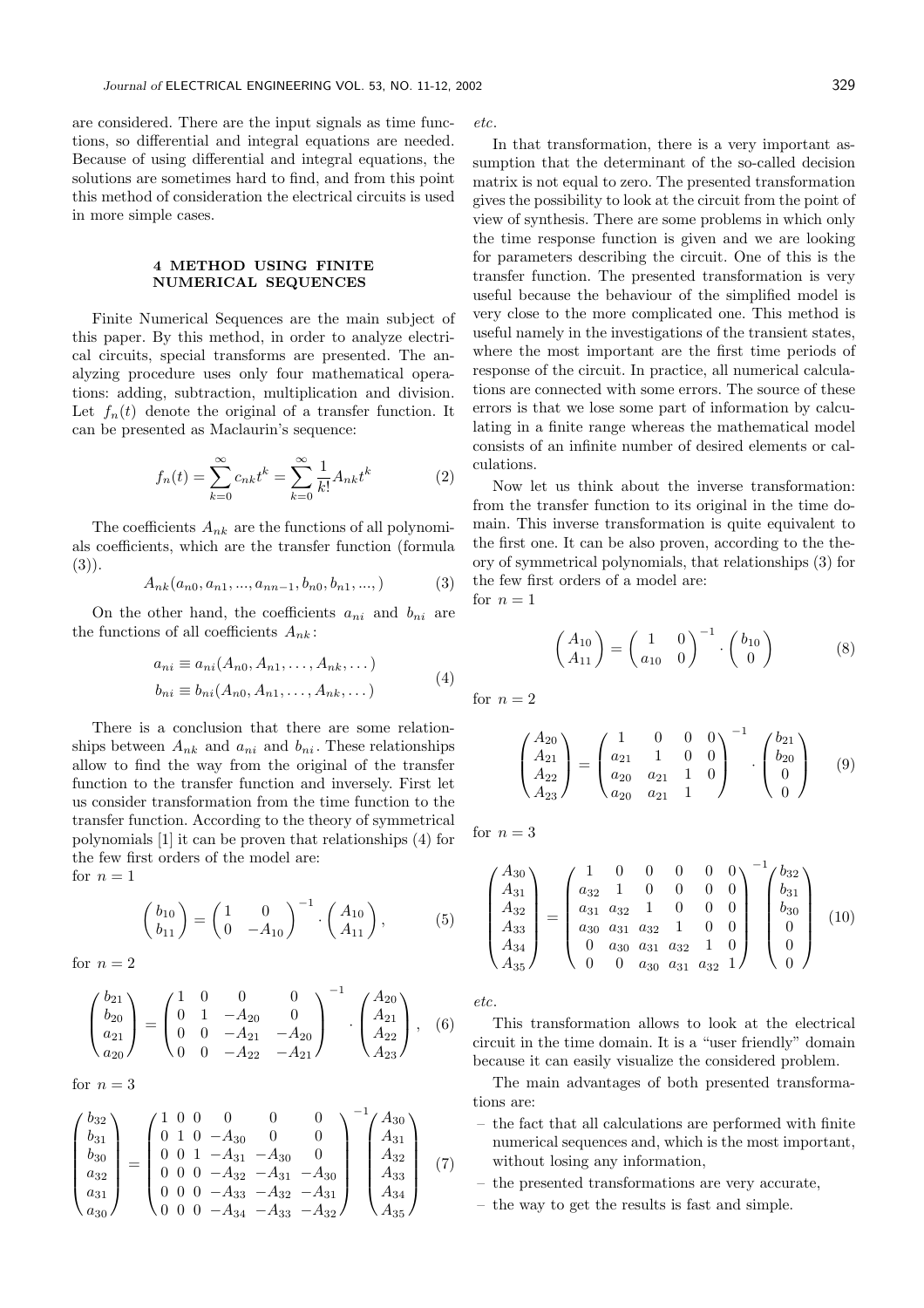# 5 ALGEBRA OF FINITE SEQUENCES

Let us have: X, Y finite sequences,  $q_0, \ldots, q_s$ ,  $w_0, \ldots, w_r$ , items of decision matrix D (7). Let a be a real number. The number of items in each sequence must be always even.

Definition of zero-item (null sequence):

$$
0 \quad \text{or} \quad [ \quad ] \tag{11}
$$

Definition of multiplication of a finite sequence by a real number:

$$
a \cdot [q_0, q_1, \dots, q_s] = [a \cdot q_0, a \cdot q_1, \dots, a \cdot q_s]
$$
 (12)

Definition of finite sequence addition:

addition consists of three calculations:

– Expanding each sequence to  $r + s$  items.

$$
X_{expand} = [q_0, q_1, \dots, q_s, q_{s+1}, \dots, q_{s+r}]
$$
  
\n
$$
Y_{expand} = [w_0, w_1, \dots, w_s, w_{s+1}, \dots, w_{s+r}]
$$
 (13)

– Elementwise addition — as a result a new  $s + r$  elements sequence is obtained:

$$
X_{expand} + Y_{expand} = [q_0 + w_0, q_1 + w_1, \dots, q_{r+s} + w_{r+s}]
$$
\n(14)

Contraction. New shorter sequence  $X_{expand} + Y_{expand}$ is needed.

$$
X + Y = [c_0, c_1, \dots, c_{2k-1}] \qquad 2k - 1 < r + s. \tag{15}
$$

The contraction and expanding operations are describing in  $[1]$ .

# Definition of derivative

The first order derivative of  $X$  is denoted by  $X'$ . If  $X = [q_0, q_1, \ldots, q_{2s-1}]$ , then its derivative is

$$
[q_0, q_1, ..., q_{2s-1}]' = [q_1, ..., q_{2s-2}].
$$
 (16)

Derivatives of higher orders are based on the definition of the first derivative of a finite sequence:

$$
X^{(n)} = (X^{(n-1)})' \qquad n = 1, 2, 3, \dots, X(0) = X \tag{17}
$$

# 6 CONNECTION OF FINITE SEQUENCES WITH TIME FUNCTION

For time function, the derivative in point zero is very well known because it is an algorithmic operation. Items  $f(0), f'(0), f''(0), \ldots, f^{(2n-1)}(0)$  are elements of finite sequence. The most important question is how many items are needed. To answer this question, a decision matrix is necessary. The first element which makes the determinant of the decision matrix equal to zero, is left.

Examples of time functions:

$$
f(t) = 0 \longleftrightarrow [ ]
$$
  
\n
$$
f(t) = 1 \longleftrightarrow [1,0]
$$
  
\n
$$
f(t) = t \longleftrightarrow [0,1,0,0]
$$
  
\n
$$
f(t) = t^2 \longleftrightarrow [0,0,2,0,0,0]
$$
  
\n
$$
f(t) = \sin(t) \longleftrightarrow [0,1,0,-1]
$$
  
\n
$$
f(t) = e^{-t} \longleftrightarrow [1,-1]
$$
  
\n
$$
f(t) = e^{-2t} \longleftrightarrow [1,-2]
$$
  
\n
$$
f(t) = e^{-t} \sin(2t) \longleftrightarrow [1,1,1,-2,1,0,1,-2,1,0]
$$

# 7 EXAMPLE

In this serial circuit, the resistor  $(R = 5 \Omega)$ , capacitor  $(C = 1/6 \text{ F})$  and coil  $(L = 1 \text{ H})$  are given. The capacitor  $C$  and the coil  $L$  have their initial conditions: the current I in the coil and the charge  $q$  on the capacitor. Knowing that the charge is the first derivative of the current, a change of the initial condition to a charge function is needed. The equation of the circuit is given:

$$
Lq'' + Rq' + \frac{1}{C}q = 0
$$
  
 
$$
q(0) = 2 \text{ and } q'(0) = 3
$$
 (19)

In this example initial conditions have a special function. After switching on a jumper there are a source of power and input signal. The current in the circuit as a response is needed. The following formula shows how many elements in sequence are wanted.  $K =$ number items  $=$  $2*(\text{order diff. eq.} + \text{order of supply}).$  In this example  $K =$  $2*(2+0) = 4$  items. The first and second elements of the sequence are known from the initial conditions  $q(0) = 2$ ,  $q'(0) = 3$ , next elements are computed from differential equation (19):  $q''(0) = -5q'(0) - 6q(0) = -27$ . The fourth and fifth element are  $q'''(0) = [q''(0)]' = -5q'' - 6q' = 117$ and  $q^{IV}(0) = [q'''(0)]' = -5q''' - 6q'' = 423$ . In this way the full sequence is given:  $[2, 3, -27, 117]$ .

### 7.1 Transfer Function

By using formula (7), the decision matrix is made, but to check the order of the model higher determinant unequal to zero must be made. Decision matrix [2]

$$
D_1 = \begin{pmatrix} 1 & 0 \\ 0 & -q_1 \end{pmatrix} = \begin{pmatrix} 1 & 0 \\ 0 & -2 \end{pmatrix},
$$

 $\det D_1 = -2,$ 

$$
D_2 = \begin{pmatrix} 1 & 0 & 0 & 0 \\ 0 & 1 & -q_0 & 0 \\ 0 & 0 & -q_1 & -q_0 \\ 0 & 0 & -q_2 & -q_1 \end{pmatrix} = \begin{pmatrix} 1 & 0 & 0 & 0 \\ 0 & 1 & -2 & 0 \\ 0 & 0 & -3 & -2 \\ 0 & 0 & -27 & -3 \end{pmatrix},
$$